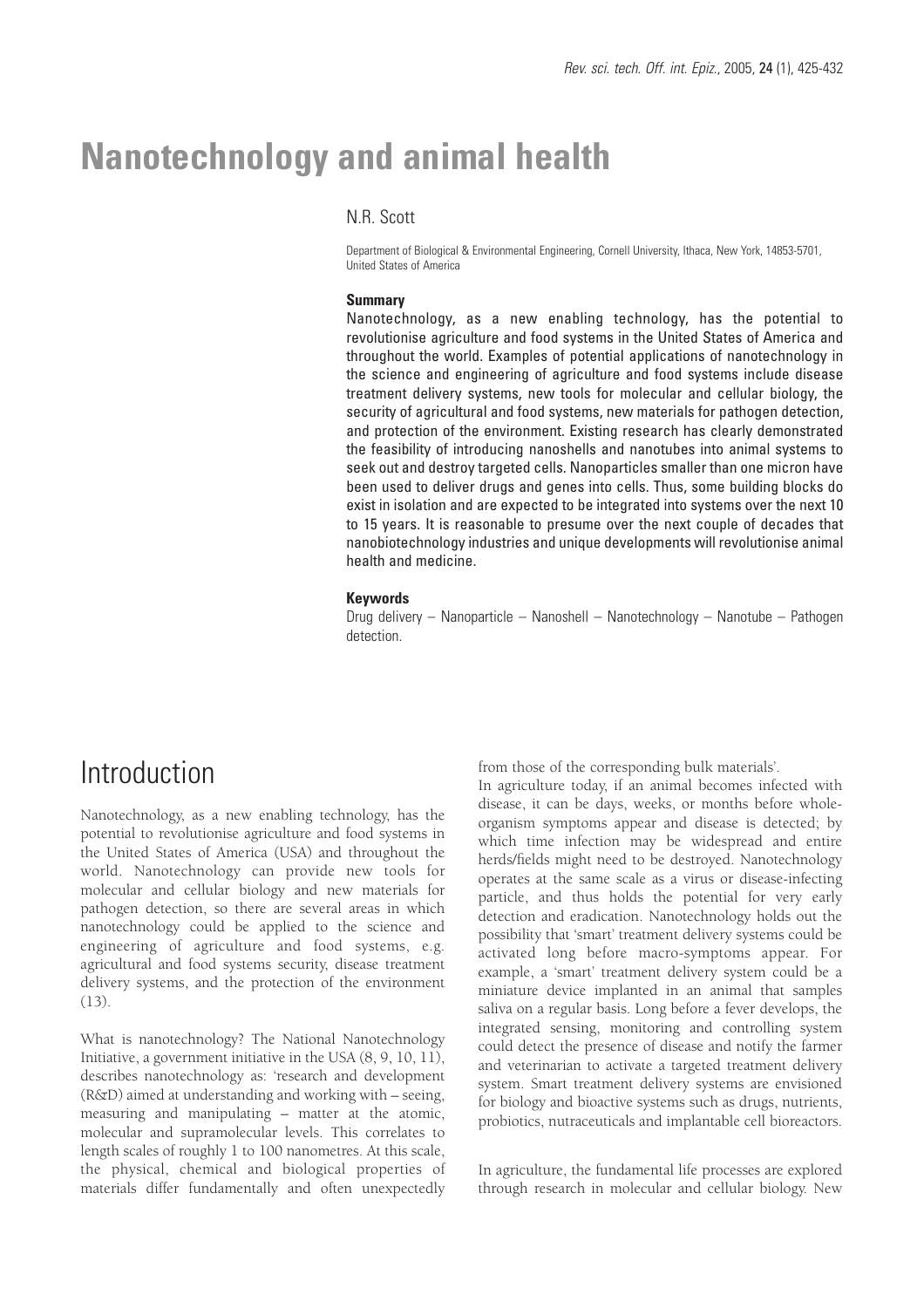tools for molecular and cellular biology are needed that are specifically designed to separate, identify and quantify individual molecules. This is possible with nanotechnology and could permit a wide range of advances in agricultural research, such as developments in reproductive science and technology, conversion of agricultural and food wastes to energy and other useful by-products through enzymatic nanobioprocessing, and disease prevention and treatment in animals.

# A nanotechnology primer

Nanotechnology is an exciting and rapidly emerging technology allowing us to work at the molecular level, often atom by atom, to create and manipulate tools, materials and functional structures that have nanometre dimensions. Nature has been performing 'nanotechnological feats' for millions of years. Through the arrangement of atoms and molecules, biological systems combine wet chemistry and electro-chemistry in a single living system. We are just beginning to understand the nanoscale methods used in nature to create self-replicating, self-monitoring, self-controlling and self-repairing tools, materials and structures. 'Nano' usually refers to a size scale between 1 nanometre (nm) and 100 nm. For comparison, the wavelength of visible light is between 400 nm and 700 nm. A living cell has dimensions of microns (thousands of nanometres) (Table I).

The author has identified the following areas as particularly significant to agriculture and food systems and these issues are discussed briefly to assist the reader in understanding some nanotechnology methods.

## **Microfluidics**

On the microscopic scale, fluids in microchannels appear to take on viscous properties and move more like molasses than water. When two or more microfluidic channels are converged into a single stream, the converging streams do

#### **Table I**

**Comparison of scales of nanotechnology in the biological world** (adapted from 6)

| <b>Biological structures</b>  | <b>Size in nanometers</b> |
|-------------------------------|---------------------------|
| Leukocyctes                   | 10,000                    |
| Bacteria                      | 1,000-10,000              |
| Virus                         | 75-100                    |
| Protein                       | $5 - 50$                  |
| Deoxyribonucleic acid (width) | ~2                        |
| Atom                          | ~1                        |

not mix easily (this is a characteristic of laminar flow). Laminar or creep flow at microfluidic level cause living cells to become aligned in single-file order, thus allowing new levels of precision science in cell biology. Other microfluidic applications have the potential for precision 'point-of-care' diagnostics, drug screening and deoxyribonucleic acid (DNA) manipulation. Microfluidics is used today in animal science to significantly simplify traditional *in vitro* fertilisation procedures used in animal breeding. Microfluidics is also an integral part of today's precision miniaturised 'Lab-on-a-Chip' technology, which allows for the analysis and chemical manipulation of small samples. Microfluidics is a science which deals with largerscale measurements than does nanotechnology, but the merger of the 'dry' world of nanotechnology with the 'wet' world of biology involves the use of microfluidic techniques.

### **Biomicro-electromechanical systems**

Methods of making micro-sized machines or microelectromechanical systems (MEMS) are already established. Fully functional pumps, rotors, sensors and levers exist at the microscale. Moving from the micro to the nano scale, nano-electromechanical systems (NEMS) devices will present new engineering challenges. However, as with microfluidics, the integration of existing MEMS technology with biological systems has yielded a new class of machines, 'BioMEMS', that can perform functions (such as capture of foreign particles or delivery of drugs to specific locations) at the nanoscale or on nanoparticles. Biochips that are smaller than a postage stamp exist today. These biochips contain sealed channels and wells, electrodes for detection, connectors and fluidic input/output ports. BioMEMS provide the interface between the macro and nano worlds, as well as the interface between the biological and electromechanical worlds of technology.

### **Nucleic acid bioengineering**

Many of the nanotechnology devices of today have been fabricated from pieces of silicon or other material, through etching, much like sculpting away portions of the beginning material block to obtain the final structure. Nucleic acid bioengineering approaches manufacture from the opposite end – a 'bottom-up' approach. Nucleic acid engineering utilises DNA molecules as building blocks, and forms specifically shaped particles that can be used to build larger units. Nanowires and nanomembranes from these basic building blocks are envisioned.

### **'Smart' treatment delivery systems**

On the macro-scale, delivery systems such as postal services, accept items for delivery that are sealed in a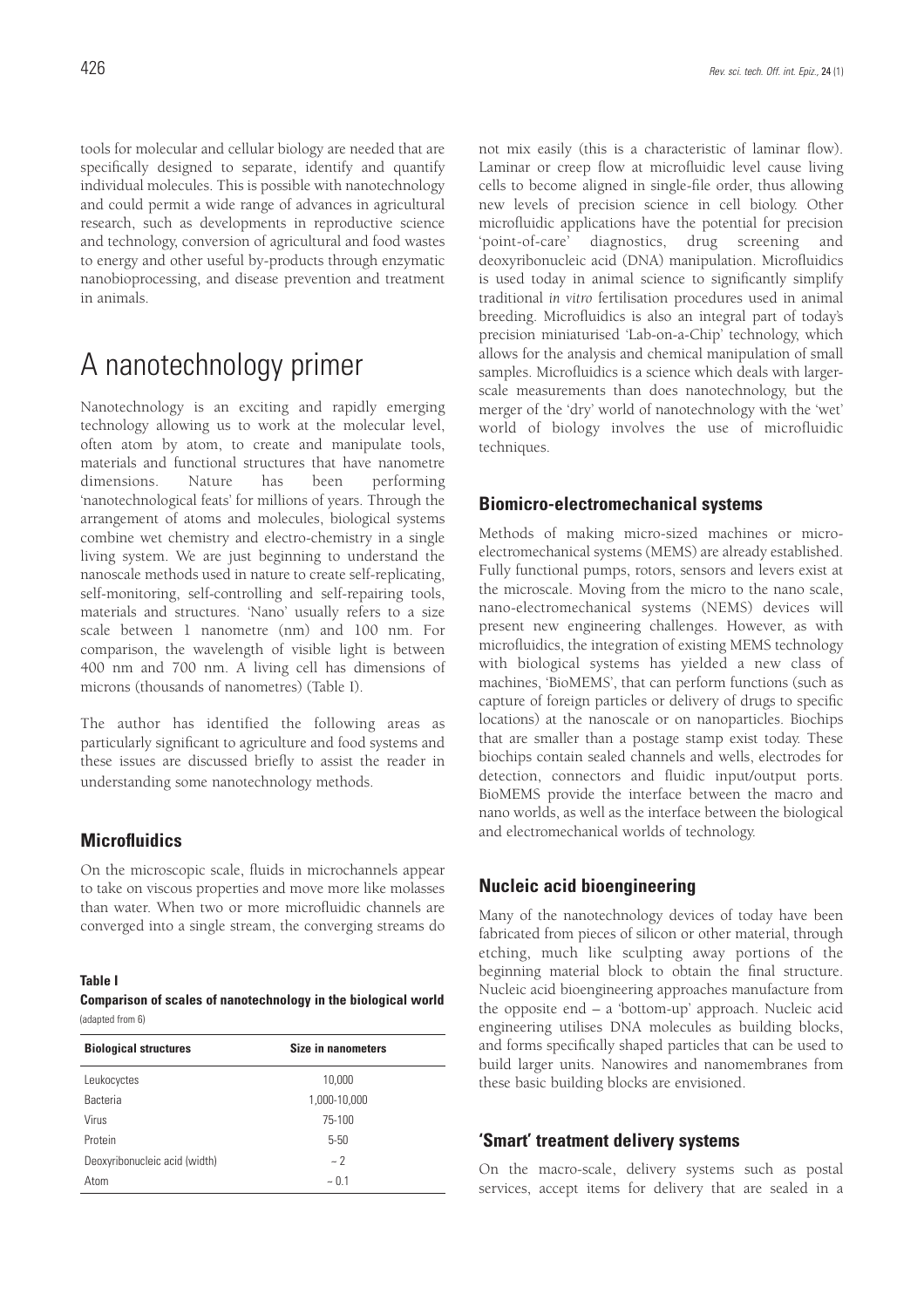package and have address instructions written on the outside of the package; both motorised and human carriers transport the package from one location to another. The development of 'smart' treatment delivery systems on the nanoscale uses similar concepts applied at the molecular level. For example, 'smart' drug delivery systems in animals would most likely contain small, sealed packages of the drug to be delivered. The packages would not be opened until they reach the desired location in the animal, e.g. the site of infection. This would allow judicious use of smaller quantities of antibiotics than would otherwise be possible. A molecular-coded 'address label' in the package could allow the package to be delivered to the correct site in the body. Nano- and microscale mechanical systems would serve as the 'carriers' in such a system. Smart delivery systems could also contain on-board chemical detection and decision-making capability for selfregulation that could deliver drug or nutrient treatments as needed. The remote activation and monitoring of intelligent delivery systems will assist livestock producers of the future to minimise antibiotic use.

### **Nanosensors**

Detection of very small amounts of a chemical contaminant, virus, or bacteria in agricultural and food systems is envisioned from the integration of chemical, physical and biological devices working together as an integrated sensor at the nanoscale. Bioanalytical nanosensors are devices or systems with devices that measure or detect a chemical with the use of a biological material or tissue.

## **Bioselective surfaces**

Surfaces are the environment and location on which most chemical and biological interactions occur. A bioselective surface has either an enhanced or reduced ability to bind or hold specific organisms or molecules. Bioselective surfaces are important to the development of biosensors, detectors, catalysts and the ability to separate or purify mixtures of biomolecules.

### **Nanomaterials**

Nanomaterials are materials (either newly created through nanotechnology or that exist in nature) that provide the potential to manipulate structures or other particles at the nanoscale and to control and catalyse chemical reactions. Materials are generally composed of particles of many sizes. The shape, structure and aggregation of particles at the nanoscale influence the properties of the material at the macro-level. Specific examples of nanomaterials are buckeyballs, dendrimers, nanoshells, nanotubes and quantum dots, each of which is described in more detail in the following sections.

### **Buckeyballs**

A buckeyball (also known as a fullerene) is a novel collection of carbon atoms in a spheroid shape in which each carbon atom is bonded to three of its neighbours. Scientists (6) have discovered how to make the metal-filled buckeyballs soluble, bringing them a step closer to biological applications, such as the delivery of medicine or radioactive material to a disease site. The idea of using the 60-atom to 80-atom hollow carbon molecules for drug delivery is what gives added biological functionality to a buckeyball. The aim is to attach water-soluble groups of peptides or hydrophilic chains to get these molecules into the blood stream.

### Nanotubes

Nanotubes are essentially buckeyballs that have been opened on two sides with additional atom groups added in the characteristic hexagon shape to form a hollow carbon tube (cylinder). They can be thought of as a sheet of graphite (a hexagonal lattice of carbon) rolled into a cylinder (14).

### **Dendrimers**

Dendrimers (polymers) are a new class of threedimensional, man-made molecules produced by an unusual synthetic nanofabrication route that incorporates repetitive branching sequences to create a unique novel architecture (2). Exceptional features of the dendritic architecture include a high degree of structural symmetry, a density gradient displaying an intra-molecular minimum value and a well-defined number of terminal groups, which may be chemically different from the interior. These features create an environment within the dendrimer molecule to facilitate an avenue for reliable and economical fabrication and manufacturing of functional nanoscale materials that can have unique properties (electronic, optical, optoelectronic, magnetic, chemical, or biological) that can be the basis of new nanoscale technology and devices. Dendrimers can be designed to aggregate to form cylinders or spheres depending upon the nature of the fundamental building unit.

#### Quantum dots

Quantum dots are nanometre-scale crystals that were originally developed in the mid-1980s for optoelectronic applications (1). They are created with nanometre precision during chemical synthesis and are composed of hundreds or thousands of atoms of an inorganic semiconductor material, which gives them intriguing optical properties. When a quantum dot is excited with a beam of light, they re-emit light (fluoresce) with a narrow and symmetric emission spectrum that depends directly on the size of the crystal. This means that quantum dots can be fine-tuned to emit light at a variety of wavelengths simply by altering the size of the core, and they therefore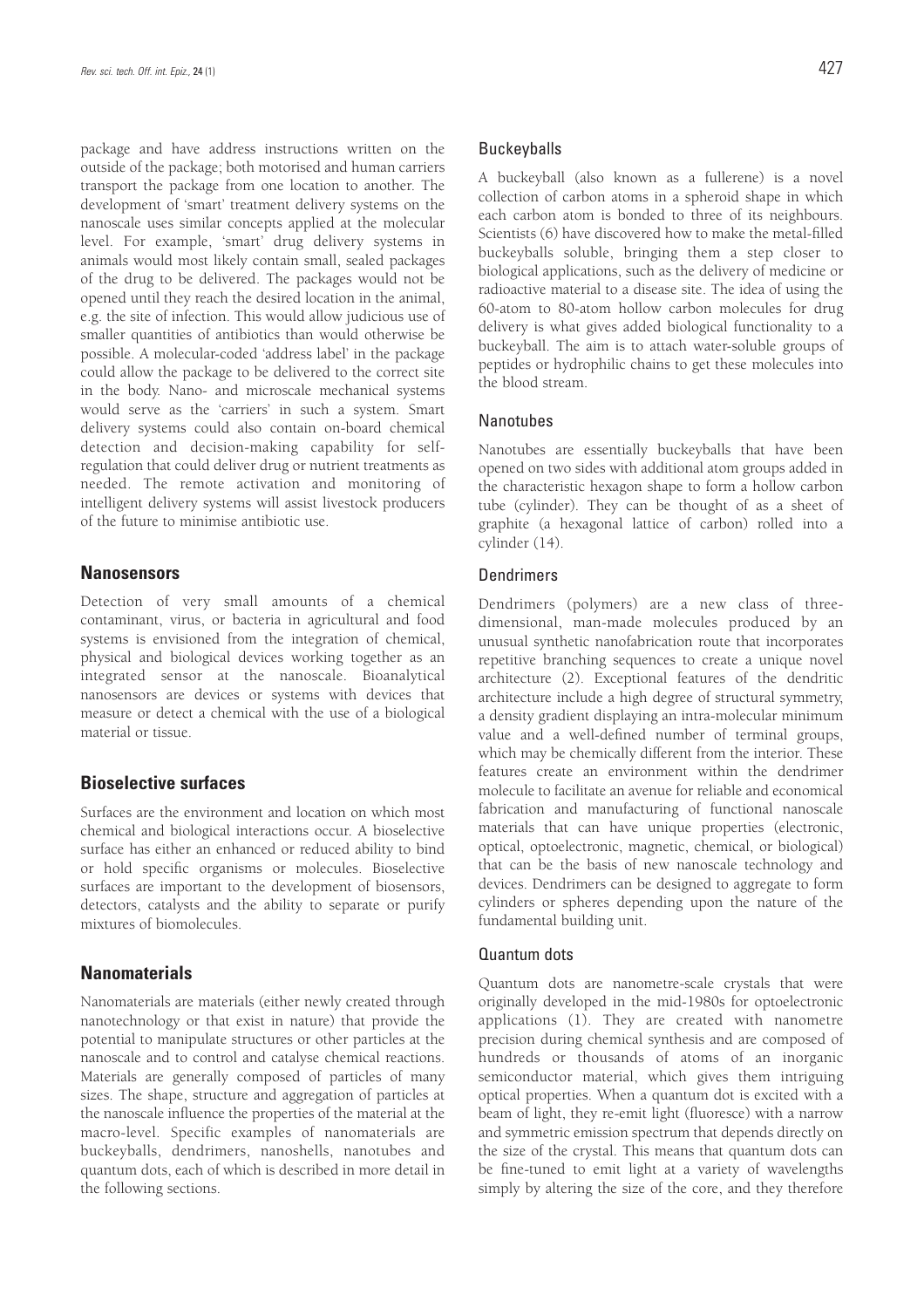constitute a set of multicoloured molecular beacons for use in imaging. A 3 nm particle made from cadmium selenide, for example, radiates green light at 520 nm, while a slightly larger 5.5 nm particle of the same material radiates red light at 630 nm.

The core of the quantum dot is usually contained within a protective inorganic shell such as zinc sulphite, which has a higher electronic band gap than the core. This increases the intensity of the fluorescence. However, until recently the hydrophobic nature of this outer shell prevented quantum dots from being used in aqueous biological environments, but some scientists have produced new, biocompatible quantum dots (4). There is considerable debate among biological scientists whether the technology for coating quantum dots adequately alleviates toxicity issues.

### Nanoshells

Nanoshells are a new type of optically tunable nanoparticle composed of a dielectric (for example, silica) core coated with an ultra-thin metallic (for example, gold) layer (5). Gold nanoshells possess physical properties similar to those of gold colloid, in particular a strong optical absorption due to the collective electronic response of the metal to light. The optical response of gold nanoshells depends dramatically on the relative sizes of the nanoparticle core and the thickness of the gold shell. By varying the relative core and shell thicknesses, the colour of gold nanoshells can be varied across a broad range of the optical spectrum that spans the visible and the near-infrared spectral regions. Gold nanoshells can be made to either absorb light or to scatter it preferentially by varying the size of the particle relative to the wavelength of the light.

Scientists can create nanoshells that carry molecular conjugates to the antigens that are expressed on cancer cells or in the tumour microenvironment. This second degree of specificity preferentially links the nanoshells to the tumour and not to neighbouring healthy cells. It is then possible to externally supply energy to these cells. The specific properties of nanoshells allow for the absorption of this directed energy, creating an intense heat that selectively kills tumour cells. The external energy can be mechanical, radio frequency or optical – the therapeutic action is the same (5).

# Application to animal health

Animal health is an increasingly important issue, both for animal agriculture and pet owners. Feneque, a veterinarian, writes that nanotechnology has the potential to significantly affect the way veterinarians practice veterinary medicine (3). Food security and safety and an increasingly aged pet population, along with heightened costs for medication and veterinary care create a need for new solutions. Nanotechnology has the potential to provide these solutions, since the possible applications of the technology in medical and veterinary applications are almost mind-boggling. Although much research and major company developments are necessary before nanotechnology is common place in veterinary medicine, there are numerous glimpses of the future in applications for drug delivery, disease diagnosis and treatment, breeding and identity preservation (IP). Some exciting applications are discussed further below.

### **'Smart' drug delivery**

Today, antibiotics, probiotics and pharmaceuticals are delivered to animals primarily through feed or injection systems. Delivery of medicines is either provided as a preventative measure or as a treatment once the disease organism has multiplied and symptoms are evident. Nanoscale devices are envisioned that will have the capability to detect and treat an infection, nutrient deficiency, or other health problem, long before symptoms are evident at the macro-scale. This type of treatment could be targeted to the affected area. 'Smart' delivery systems can have multifunctional characteristics to avoid biological barriers to successful targeting and they may also be:

- time-controlled
- spatially targeted
- self-regulated
- remotely regulated
- pre-programmed.

Smart delivery systems can also have the capacity to monitor the effects of the delivery of pharmaceuticals, nutraceuticals, nutrients, food supplements, bioactive compounds, probiotics, chemicals and vaccines. Thus, in the future, further technological advances will make it possible to:

– develop delivery systems (potentially using buckeyballs, nanotubes and dendrimers, etc.) for biological and bioactive systems (drugs, nutrients, probiotics, pharmaceuticals, nutraceuticals and implantable cell bioreactors) for targeted site delivery capability

– develop integrated sensing, monitoring and controlling capabilities, including the ability to be self-regulating

– develop large animal health monitoring and therapeutic intervention

– develop small animal health monitoring and therapeutic intervention

– develop nucleic acid (e.g. DNA) delivery systems through a bottom-up approach using DNA molecules to build nanowires and nanotubes for assisted reproduction, animal vaccines and animal control agents.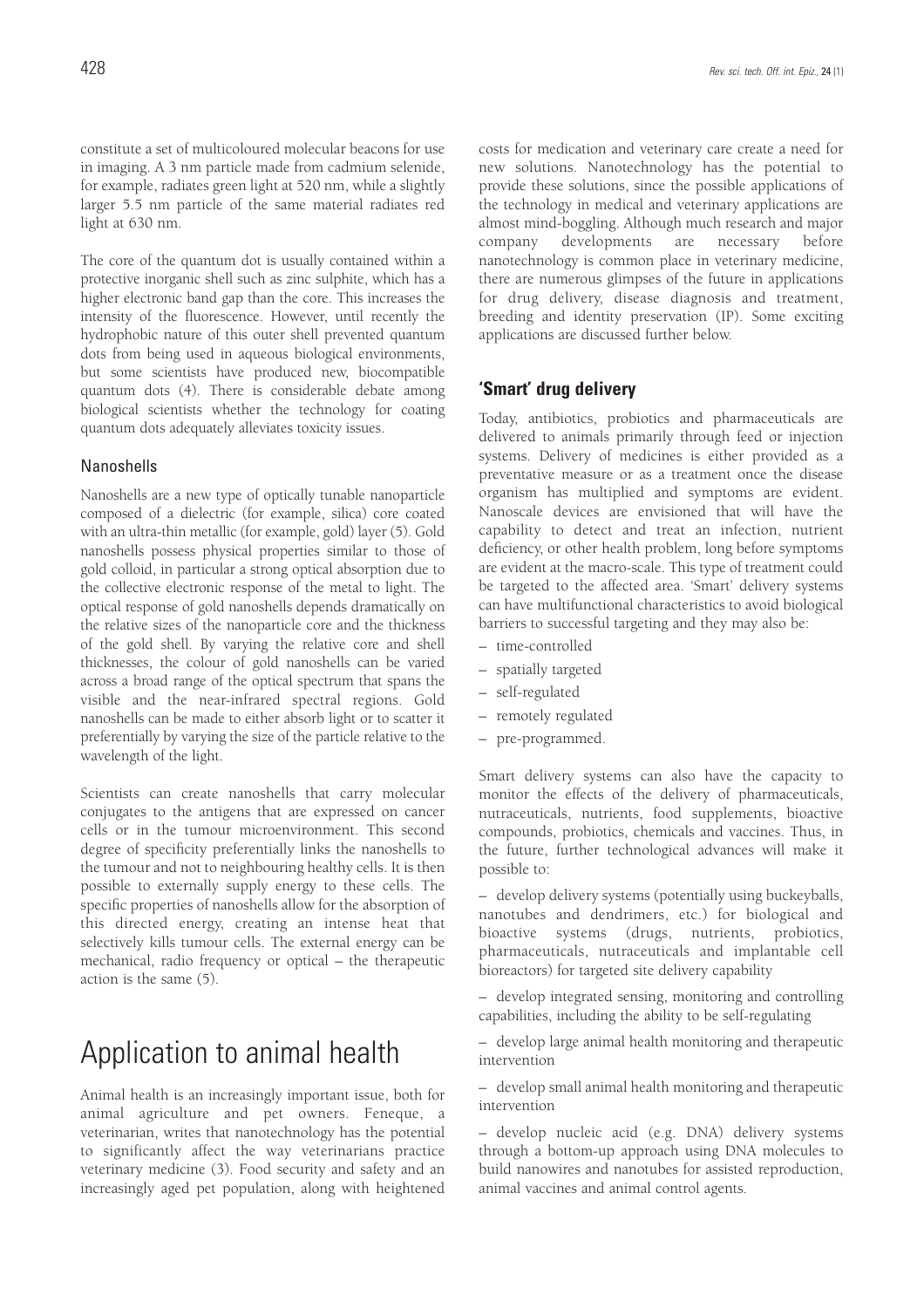The nanotechnologies described above will only reach their full potential through integration. Thus, 'smart systems integration' is similar to designing and building the logic of a 'nervous system' that will allow the individual parts to work together. Integration of the nanotechnologies into a working control system (whether remotely controlled or under automatic control) will require electronic communication between several technologies, including the sensing systems, reporting systems, localisation systems and control systems. The logic to control the subsystems (control algorithms) must be developed and eventually translated into a computer language. Research needs to be undertaken to:

– integrate NEMS with remote receive/transmit systems (embedded on the chip, satellite interaction, global positioning systems, remote powering, biopower)

– develop integrated sensing, monitoring and controlling capabilities including self-regulation and remote activation

– design and develop automated integrated networks for the monitoring and control of animal systems and food safety and security

– develop a 'smart herd system' that detects, identifies, reports and treats the illness of a single infected animal in a herd prior to the onset of symptoms.

### **Disease diagnosis and treatment**

Imagine the possibility of injecting nanoparticles into an animal and then a week or so later being able to run a light over the animal's body to activate cancer-killing agents to destroy the tumour. Researchers at Rice University (5) are doing just this by using nanoshells injected into the animal's bloodstream with targeted agents applied to the nanoshells to seek out and attach to the surface receptors of cancer cells. Illumination of the body with infrared light raises the cell temperature to about 55°C, which 'burns' and kills the tumour. Others have been experimenting with 'smart' superparamagnetic nanoparticles. These nanoparticles when injected in the bloodstream target tumour receptor cells. These nanoparticles are made from iron oxides that when subjected to a magnetic field enhance the ability of the nanoparticles to locate tumour cells. At the site of the tumour the nanoparticles emit an attached drug to kill the cancer cells.

Quantum dots may also be injected into the bloodstream of animals and they may detect cells that are malfunctioning. Because quantum dots respond to light it may be possible to illuminate the body with light and stimulate the quantum dot to heat up enough to kill the cancerous cell.

Nucleic acid engineering-based probes and methods (7) offer powerful new ways to deliver therapeutic or preventative treatment for particular diseases. The greatest challenge is to develop a nonviral DNA delivery system that has high levels of efficiency and specificity but low toxicity and cost. Therefore, future DNA delivery may depend on a hybrid system that combines the benefits of both viral and nonviral components.

### **Identity preservation**

An identity preservation (IP) system is a system that creates increased value by providing consumers with information about the practices and activities used to produce an agricultural product. Today, through IP it is possible to provide stakeholders and consumers with access to information, records and supplier protocols regarding the farm of origin, environmental practices used in production, food safety and security, and information regarding animal welfare issues. Each day shipments of livestock and other agricultural products are moved all over the world. Currently, a lack of finances limits the number of inspectors that can be employed at critical control points of the production, shipment and storage processes.

Quality assurance of the safety and security of agricultural products could be significantly improved through IP at the nanoscale. Nanoscale IP has the potential to continuously track and record the history of a particular agricultural product. We envision nanoscale monitors linked to recording and tracking devices to improve the IP of food and agricultural products. The keys are biodegradable sensors for temperature and other stored data containing the history of stored food for both physical and biological parameters. The future of the meat industry may well depend on an ability to track all stages in the life of the product, including the birth of the animal, its medical history, and its movements between the ranch, the slaughterhouse and the meat-packing plant, right through to the consumer's table. Of course, a major issue exists with regard to biodegradable nanoparticles in the steak!

### **Animal breeding**

Management of breeding is an expensive and timeconsuming problem for dairy and swine farmers. One solution that is currently being studied is a nanotube implanted under the skin to provide real time measurement of changes in the level of estradiol in the blood. The nanotubes (12) are used as a means of tracking oestrus in animals because these tubes have the capacity to bind and detect the estradiol antibody at the time of oestrus by near infrared fluorescence. The signal from this sensor will be incorporated as a part of a central monitoring and control system to actuate breeding.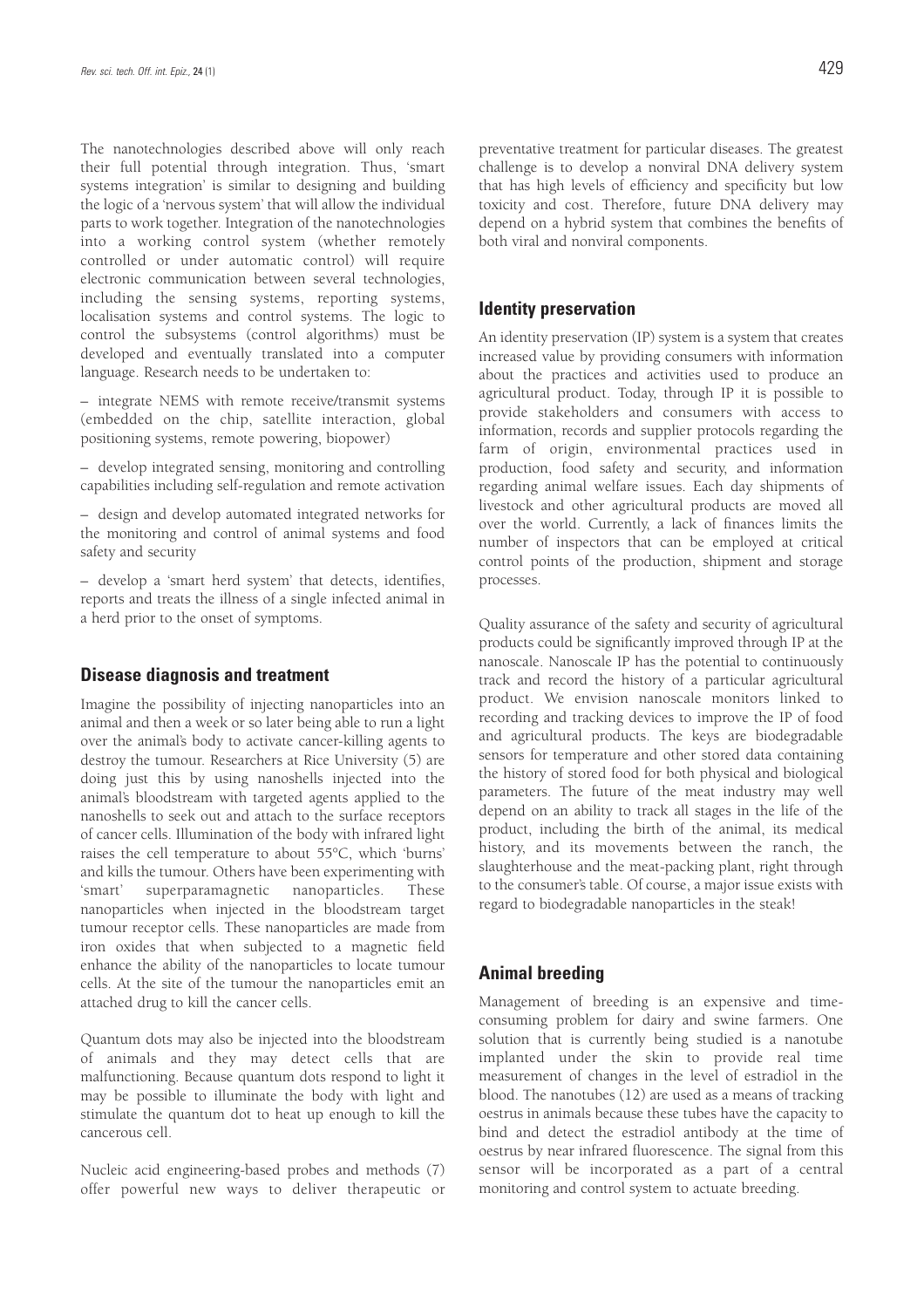# Ethical issues

Nanotechnology is a part of the future of animal health. Clearly, this technology has a high potential to benefit animal agriculture and food systems. However, as with any new technology, we have an ethical responsibility to apply it wisely and to recognise that there are potential unforeseen risks that may come with the tremendous positive potential.

Nanotechnology and nanomaterials have the potential to play a significant role in risk reduction for animal agriculture and food systems' security. Of major importance to the development of nanotechnologies will be a thoughtful, thorough and balanced assessment of the benefits and risks of nanotechnologies. The public should be educated through television, the internet, and point-ofsale informative bulletins that explain the added value and increased safety and food security that the application of nanotechnology provides. In addition to improving contaminant detection and the security of tracking systems, the use of nanotechnology can increase the efficiency of animal agriculture and food systems processes and help to reduce the use of antibiotics, thus increasing food safety for the consumer.

# Final comments

Is nanotechnology being over hyped? Will it change the world of animal health and veterinarian practice? The author believes that it will have a profound impact, but not in the immediate future. Existing research has clearly demonstrated the feasibility of nanoshells and nanotubes for introduction in animal systems to seek out and destroy targeted cells. Nanoparticles smaller than one micron have been used to deliver drugs and genes into cells. Thus, some building blocks do exist in isolation and it is reasonable to believe integrated system capability can be developed over the next 10 to 15 years to meet many of the applications addressed herein. Nanotechnology, although still in the early stages of its development, is beginning to equip scientists, engineers and biologists to work at the cellular and molecular levels for significant benefits in healthcare and animal medicine. It is reasonable to presume over the next couple of decades that nanobiotechnology industries and unique developments will be revolutionising animal health and medicine.

### m.

# **Nanotechnologie et santé animale**

### N.R. Scott

#### **Résumé**

La nanotechnologie, en tant que nouvelle technologie de base, pourrait révolutionner l'agriculture et les systèmes alimentaires aux États-Unis d'Amérique et partout dans le monde. Les systèmes d'administration des traitements à visée thérapeutique, les nouveaux outils de la biologie moléculaire et cellulaire, la sécurité des systèmes agricoles et alimentaires, les nouveaux matériels de détection des agents pathogènes, la protection de l'environnement sont autant d'exemples d'application possible de la nanotechnologie dans le domaine de la connaissance scientifique et de la conception des systèmes agricoles et alimentaires. La recherche existante a clairement démontré qu'il était possible d'introduire des nanocapsules et des nanotubes dans les systèmes animaux pour rechercher et détruire les cellules ciblées. Des nanoparticules d'une taille inférieure à un micron ont été utilisées pour acheminer des médicaments et des gènes à l'intérieur de cellules. Il existe donc des unités élémentaires isolées qui devraient être intégrées dans des systèmes dans les 10 à 15 prochaines années. On peut raisonnablement prévoir que dans une vingtaine d'années, le secteur de la nanobiotechnologie et les nouvelles découvertes à venir révolutionneront la santé animale et la médecine.

#### **Mots-clés**

Administration des médicaments – Détection des agents pathogènes – Nanocapsule – Nanoparticules – – Nanotechnologie – Nanotube.

п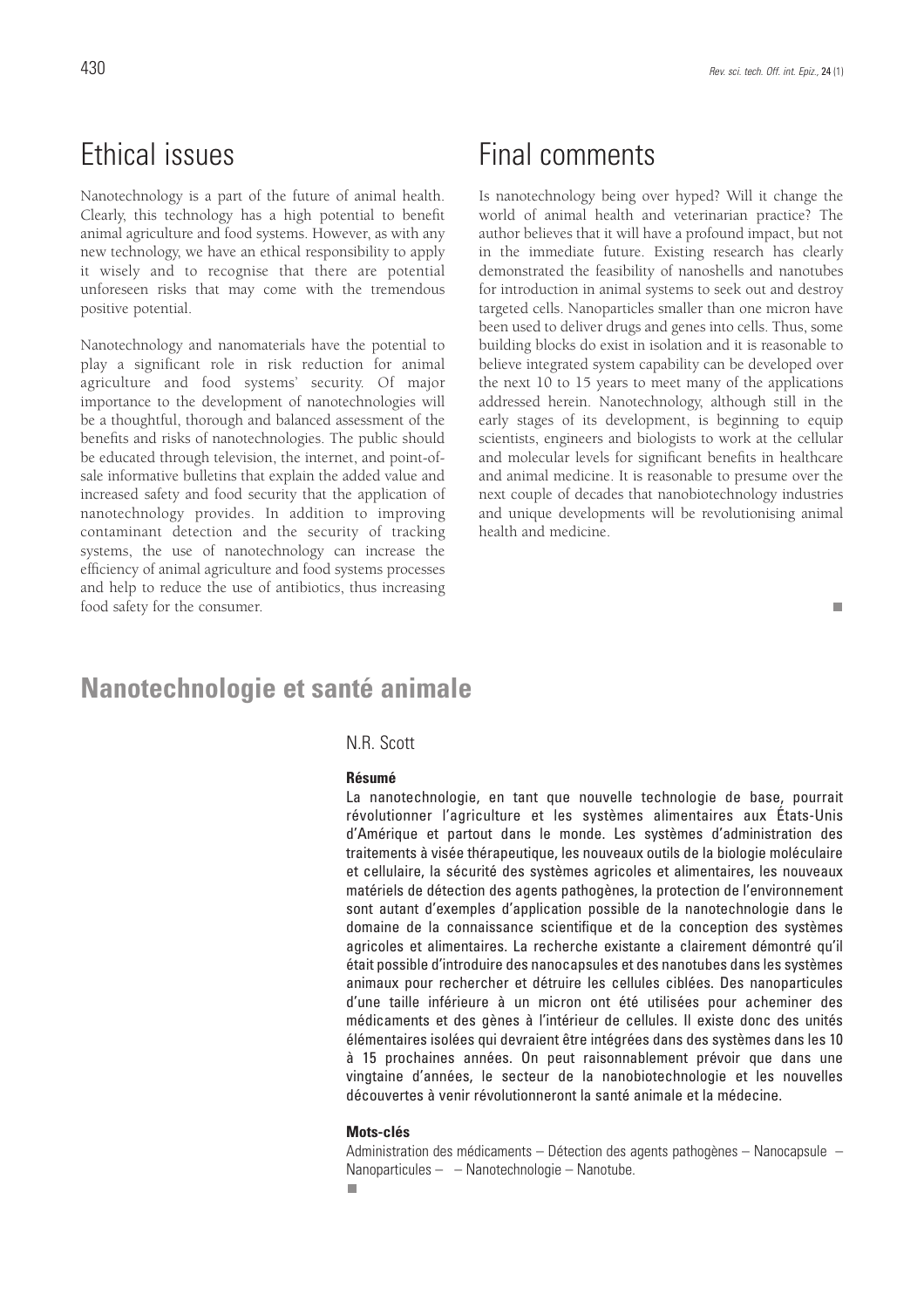# **Nanotecnología y sanidad animal**

### N.R. Scott

#### **Resumen**

Como nuevo conjunto de técnicas instrumentales, la nanotecnología puede llegar a revolucionar los sistemas de producción agropecuaria y alimentaria en los Estados Unidos de América y el mundo entero gracias a su empleo en la ciencia y la ingeniería aplicadas a dichos sistemas. Entre otros ejemplos en este sentido cabe citar su aplicación a los sistemas de administración de tratamientos contra enfermedades, la creación de nuevas herramientas de biología molecular y celular, la seguridad de los sistemas de producción agrícola y alimentaria, los nuevos instrumentos para detectar patógenos y la protección del medio ambiente. Las investigaciones realizadas hasta ahora han demostrado que es posible introducir nanocápsulas y nanotubos en sistemas animales para localizar y destruir determinadas células diana. Por otra parte, se han utilizado nanopartículas (de diámetro inferior a una micra) para introducir fármacos y genes en las células. Ya existen pues los ingredientes aislados, y es de prever que en el plazo de 10 a 15 años se consiga ensamblarlos para que formen sistemas coherentes. Es razonable pensar que en los dos próximos decenios el sector de la nanobiotecnología aportará novedades sin precedentes que revolucionarán la sanidad animal y la medicina veterinaria.

#### **Palabras clave**

Administración de fármacos – Detección de patógenos – Nanocápsula – Nanopartícula – Nanotecnología – Nanotubo.

n.

# References

- 1. Bentolila L.A. & Weiss S. (2003). Biological quantum dots go live. Physics World. Website: physicsweb.org/ articles/world/16/3/3 (accessed on 3 June 2005).
- 2. Cagin T., Wang G., Martin R. & Goddard W.A. III (1999). Molecular modeling of dendrimers for nanoscale applications. *In* 7th Foresight Conference on molecular nanotechnology, 15-17 October, Santa Clara. Website: www.foresight.org/Conferences/MNT7/Papers/Cagin3/ (accessed on 3 June 2005).
- 3. Feneque J. (2003). Brief introduction to the veterinary applications of nanotechnology. Nanotechnology now. Website: www.nanotech-now.com/Jose-Feneque/Veterinary-Applications-Nanotechnology.htm (accessed on 3 June 2005).
- 4. Han M.-Y., Gao X., Su J.Z. & Nie S. (2001). Quantum-dottagged microbeads for multiplexed optical coding of biomolecules. *Nature Biotechnol.*, **19** (7), 631-635.
- 5. Hirsch L.R., Stafford R.J., Bankson J.A., Sershen S.R., Rivera B., Price R.E., Hazle J.D., Halas N.J. & West J.L. (2003). – Nanoshell-mediated near-infrared thermal therapy of tumors under magnetic resonance guidance. *Proc. natl Acad. Sci. USA*, **100** (23), 13549-13554.
- 6. Iezzi E.B. (2002). Take three buckeyballs before meals. Spacedaily. Website: www.spacedaily.com/news/carbon-02e.html (accessed on 3 June 2005).
- 7. Luo D. (2003). DNA drug delivery. *In* Yearbook of science and technology. McGraw-Hill, New York, 93-95.
- 8. National Science and Technology Council, Committee on Technology, Interagency Working Group on Nanoscience, Engineering and Technology (IWGN) (1999). – Nanotechnology research directions: IWGN workshop report – vision for nanotechnology research and development in the next decade (M.C. Roco, S. Williams & P. Alivisatos, eds). Website: www.ostp.gov/NSTC/html/iwgn/IWGN.Research. Directions/toc.htm (accessed on 4 June 2005).